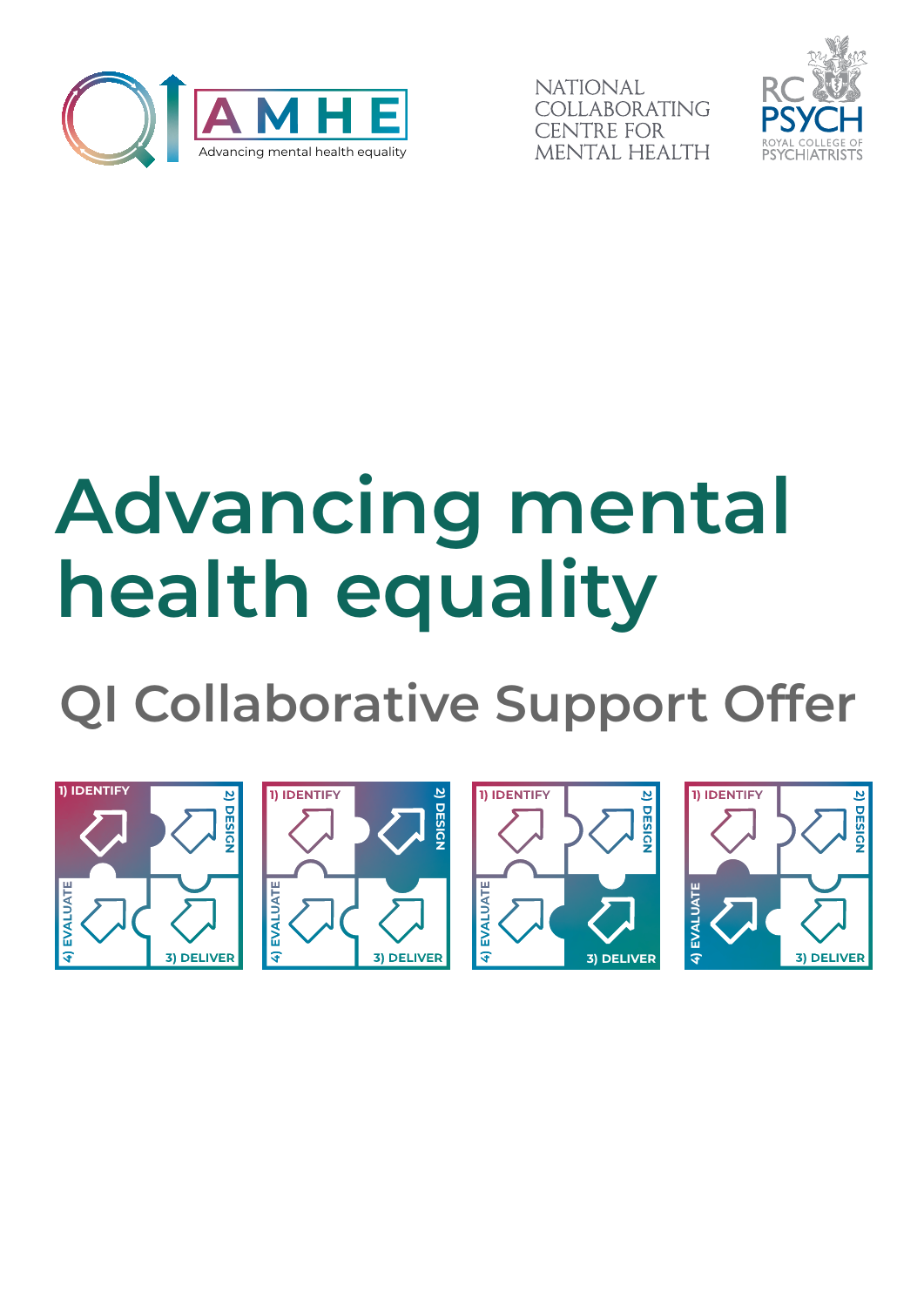## **What would being on the collaborative mean for the organisation?**

Advancing mental health equality is a broad and complex topic and the context of every organisation, and the populations they serve, is different. Therefore, we will offer personalised quality improvement (QI) support throughout the collaborative, combined with the opportunity for shared learning with others on the collaborative.

#### **Phase one – Local design We will work with you to: Identify** the group(s) in your population and inequalities that you want to focus on - Work with the population(s) identified to **coproduce:** 0-6 months  **0-6 months** a **change theory** (adapted from the programme level change theory) - **a measurement strategy** to demonstrate the impact of the changes that you make **The support will be provided by:** A **QI coach** assigned to work with your organisation and who will be your core support throughout **Experts** in: the areas of inequality prioritised by your organisation coproduction - The team who developed the **[AMHE resource](https://www.rcpsych.ac.uk/improving-care/nccmh/care-pathways/advancing-mental-health-equality)** Different organisations will be at different stages with this work. We will meet each organisation where it is at. The QI coach will work alongside any existing QI support that an organisation may have in place to add value from the national collaborative perspective. Where required, experts in equality and co-production will fill in any gaps in the organisation's or local system's expertise and act as a critical friend throughout the process. We expect that phase one will take 6 months, but may be longer or shorter depending on how far along an organisation is in understanding the systemic inequalities in their populations and identifying where they want to start.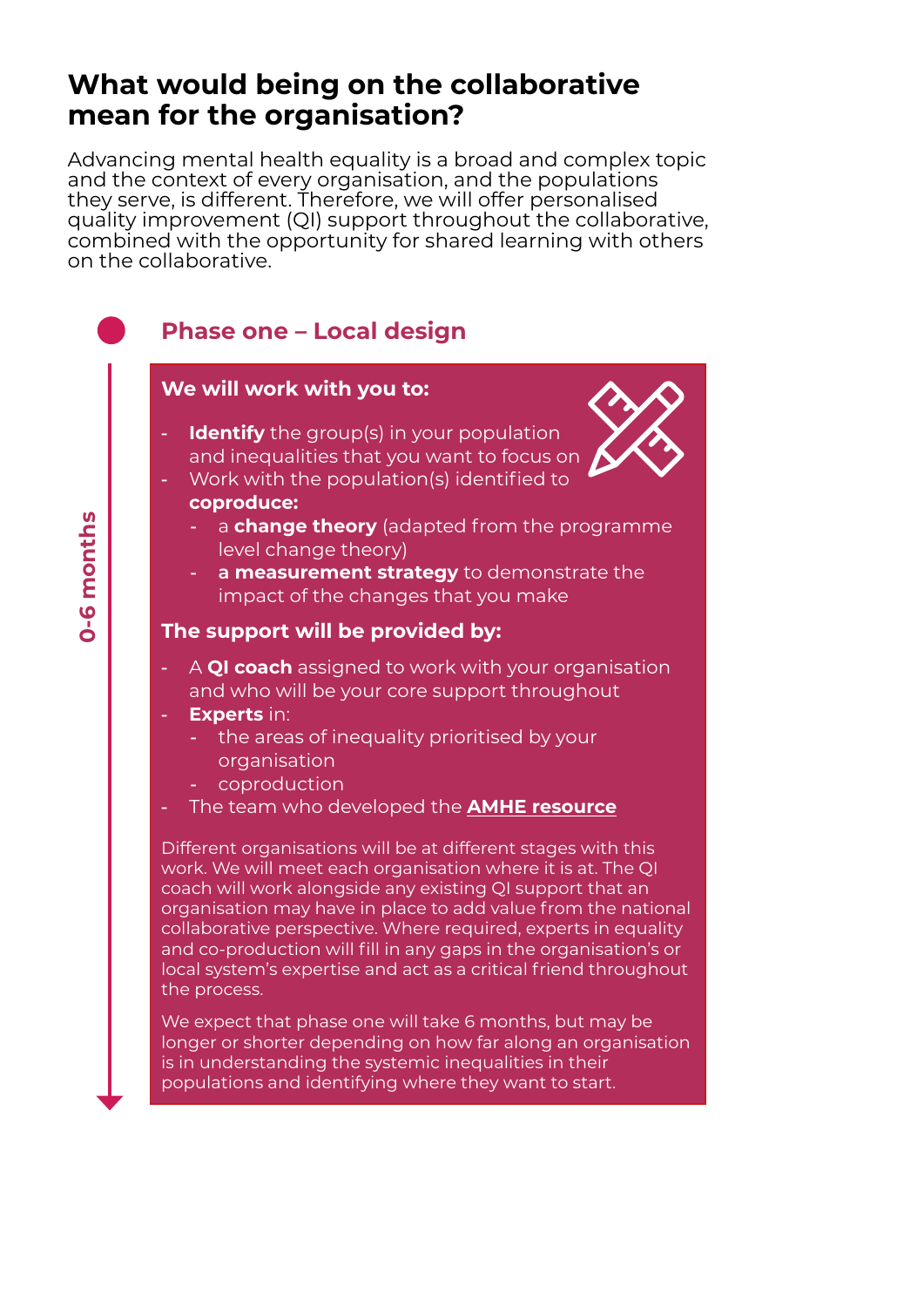### **Phase two – Testing and scaling up changes**

#### **We will work with you to:**

- **Test ideas** for change using a systematic approach to improvement
- **Measure and understand** the impact of these changes
- **Scale up** the changes that have led to improvement

#### **The support will be provided by:**

Your QI coach, who will work with the relevant teams to design, test, measure and scale up changes. This process will also include upskilling those teams in QI methodology as it becomes embedded in day to day practice.

Depending on the changes being tested, we may bring in additional expert support. However, it is important that these changes come from, and are owned by, the teams involved and the people they serve.

Improvement work to make sustainable changes in these complex areas requires at least 18 months, to ensure that sufficient ideas can first be tested and then embedded in the way that teams and organisations work. However, given the breadth and complexity of inequality, we have built 24 months into the programme for this phase.

## **Phase three – Sustaining changes**

#### **We will work with you to:**

- Ensure that the organisation has maximised the learning from the collaborative and the work that has been done



Think through how to sustain the changes made by the organisation as well as its approach to addressing inequality

#### **The support will be provided by:**

- Your QI coach, supported by experts in scale up and spread
- Evaluation leads

24 months **24 months**

**6 months**

tδ

months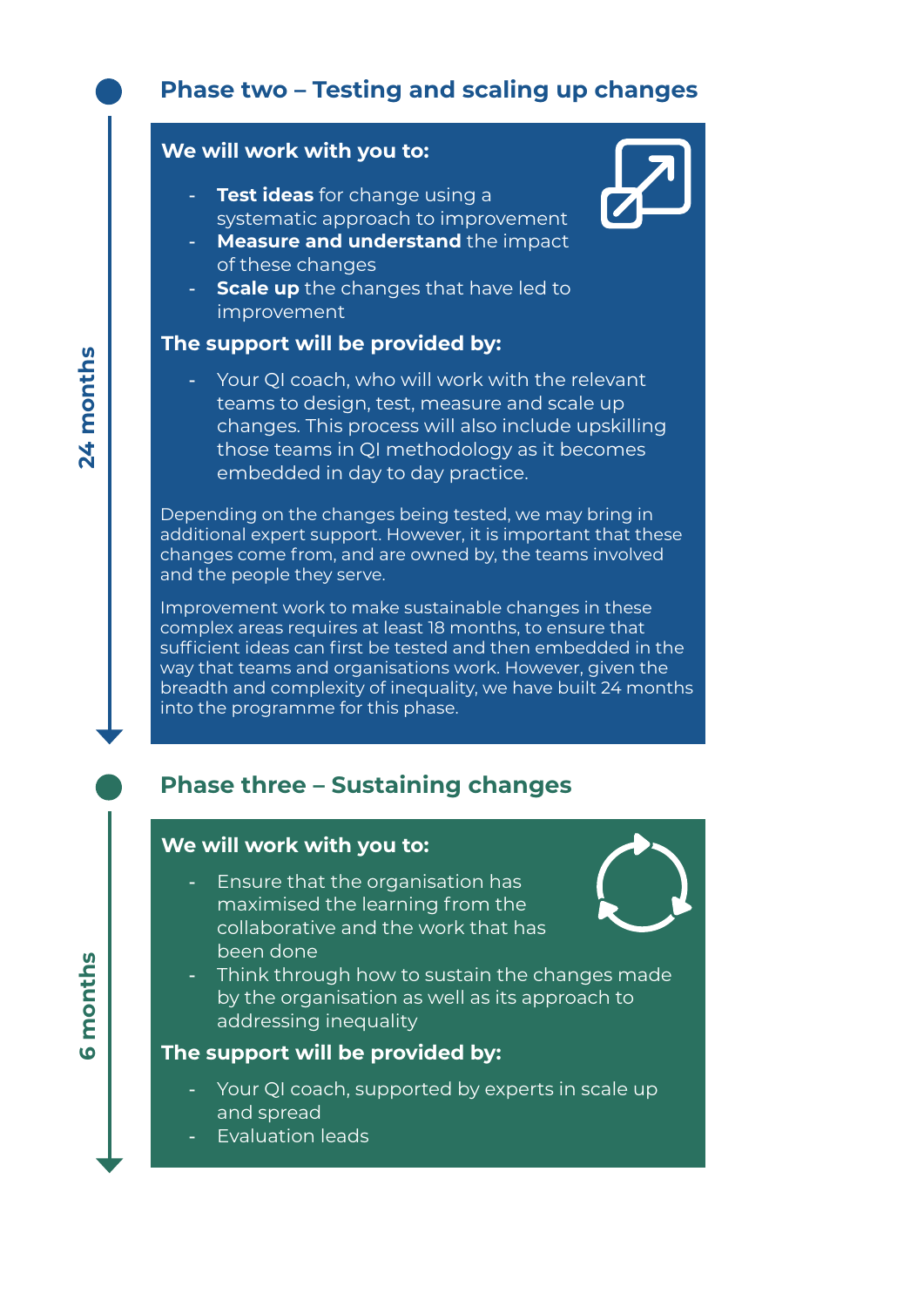## **Throughout**

#### **Learning from others:**

**Four learning sets each year**, where all members of the collaborative will come together to share their work and learn from each other



- **Communications support** to share work with local and national press, as well as on our website
- Communication between learning sets to **share work within the learning community** (for example, newsletters).

#### **Evaluation:**

- Our **evaluation partners at University College London** will work with all members of the collaborative at the start to ensure that the design of the evaluation meets their needs, but largely they will be answering these questions:
	- Have we achieved a sustained improvement?
	- Which interventions have made a difference?
	- What aspects of the approach have been helpful or unhelpful?

The evaluation will be completed in the final year of the collaborative and will be undertaken as part of phase three (above).

## **General supplementary information**

#### **What approach will we use?**

We'll be applying quality improvement to support organisations/systems to identify and tackle inequalities in a structured way. This will involve:

- a) Identifying local population segments with known inequalities in access, experience and outcomes
- b) Developing measures that will help us understand if we are improving over time
- c) Developing a set of change ideas that we believe will address inequalities
- d) Utilising plan, do, study, act (PDSA) cycles to test and scale ideas
- e) Bringing together participating organisations/systems every 2-3 months to learn from each other and share ideas
- f) Supporting organisations/systems to develop a continuous learning system to tackle inequity in services.

**DO PLA A N**  $\vec{C}$ STUDY

to 36 months **0 to 36 months**  $\ddot{\mathbf{o}}$